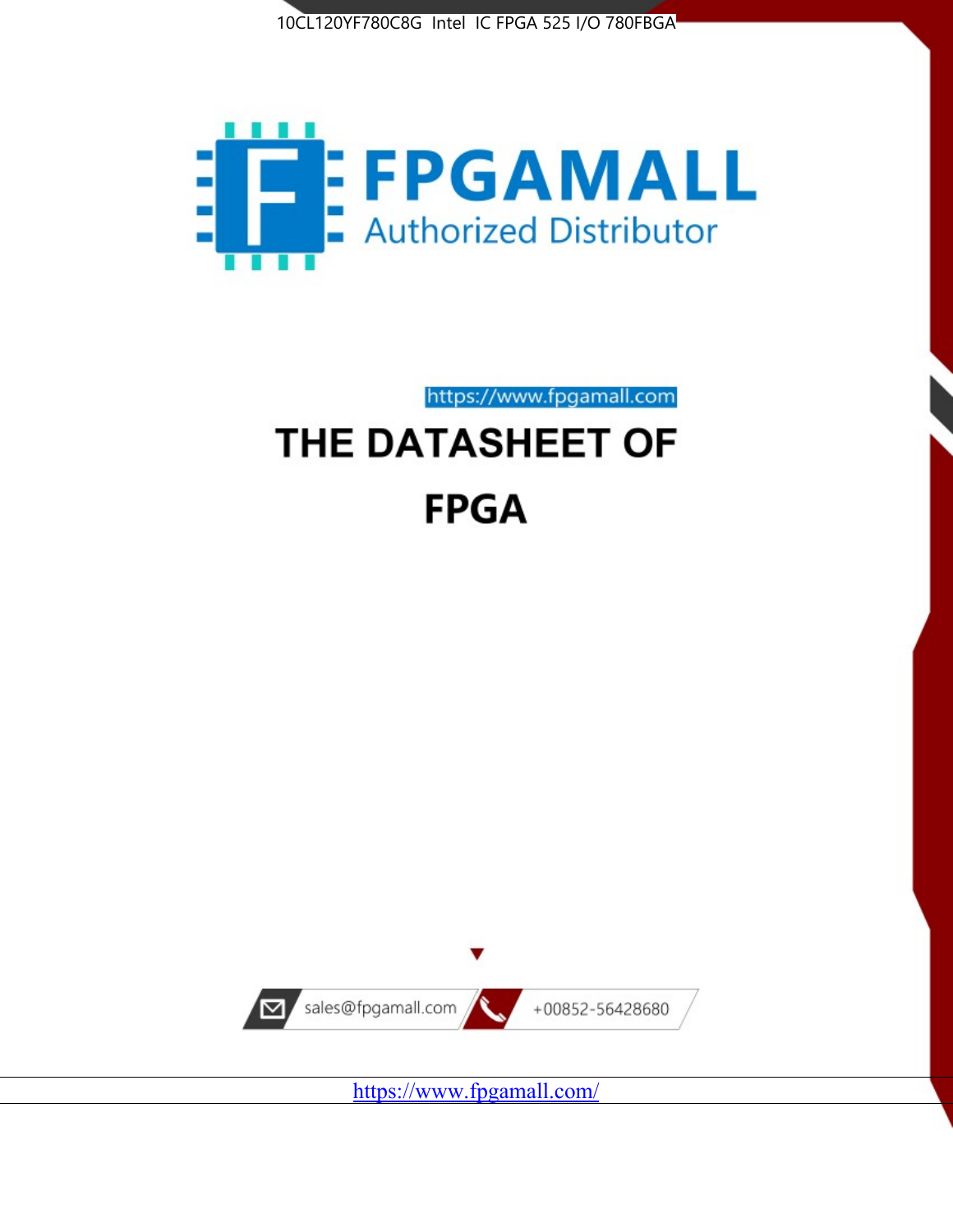10CL120YF780C8G Intel IC FPGA 525 I/O 780FBGA



# **Intel® Cyclone® 10 LP Device Overview**



**C10LP51001 | 2020.05.21** Latest document on the web: **[PDF](https://www.intel.com/content/dam/www/programmable/us/en/pdfs/literature/hb/cyclone-10/c10lp-51001.pdf)** | **[HTML](https://www.intel.com/content/www/us/en/programmable/documentation/hci1490246873896.html)**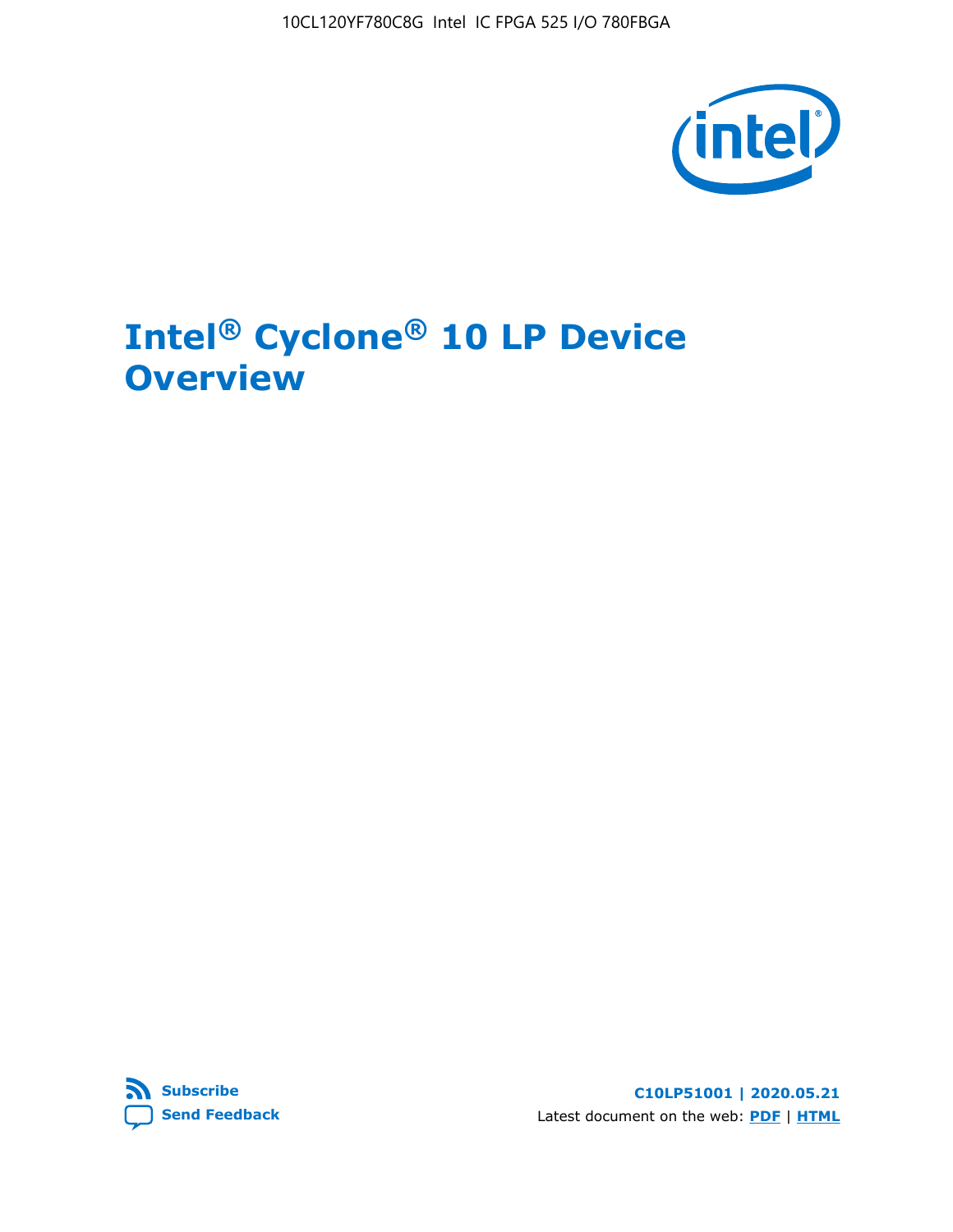

**Contents** 

## **Contents**

| Document Revision History for Intel Cyclone 10 LP Device Overview10 |  |
|---------------------------------------------------------------------|--|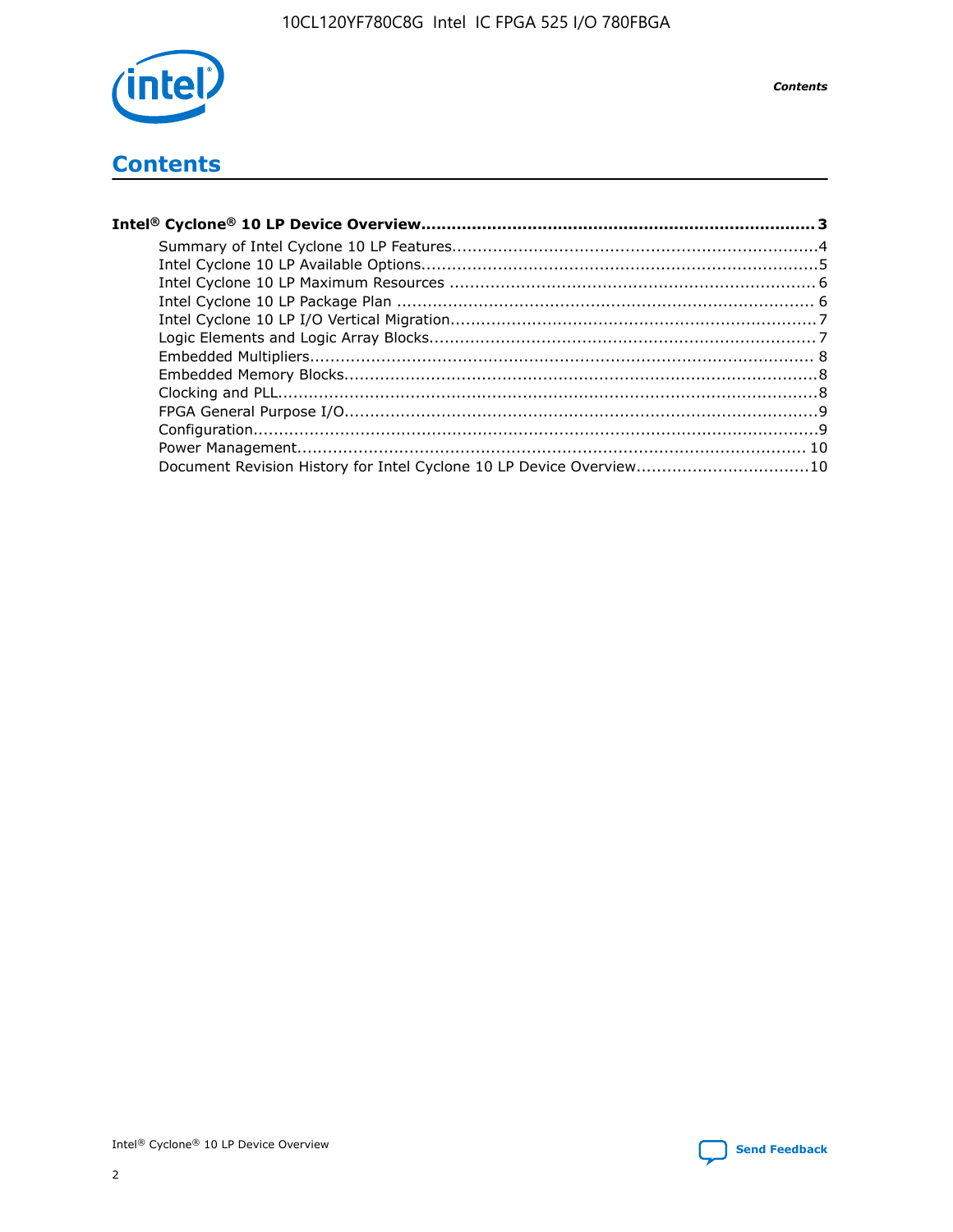

# **Intel® Cyclone® 10 LP Device Overview**

The Intel® Intel Cyclone® 10 LP FPGAs are optimized for low cost and low static power, making them ideal for high-volume and cost-sensitive applications.

Intel Cyclone 10 LP devices provide a high density sea of programmable gates, onboard resources, and general purpose I/Os. These resources satisfies the requirements of I/O expansion and chip-to-chip interfacing. The Intel Cyclone 10 LP architecture suits smart and connected end applications across many market segments:

- Industrial and automotive
- Broadcast, wireline, and wireless
- Compute and storage
- Government, military, and aerospace
- Medical, consumer, and smart energy

The free but powerful Intel Quartus® Prime Lite Edition software suite of design tools meets the requirements of several classes of users:

- Existing FPGA designers
- Embedded designers using the FPGA with Nios® II processor
- Students and hobbyists who are new to FPGA

Advanced users who require access to the full IP Base Suite can subscribe to the Intel Quartus Prime Standard Edition or purchase the license separately.

#### **Related Information**

- [Software Development Tools, Nios II Processor](https://www.altera.com/products/processors/design-tools.html) Provides more information about the Nios II 32-bit soft IP processor and Embedded Design Suite (EDS).
- [Intel Quartus Prime IP Base Suite](https://www.altera.com/products/intellectual-property/design/ip-base-suite.html)
- **[Intel Quartus Prime Editions](https://www.altera.com/products/design-software/fpga-design/quartus-prime/download.html)**

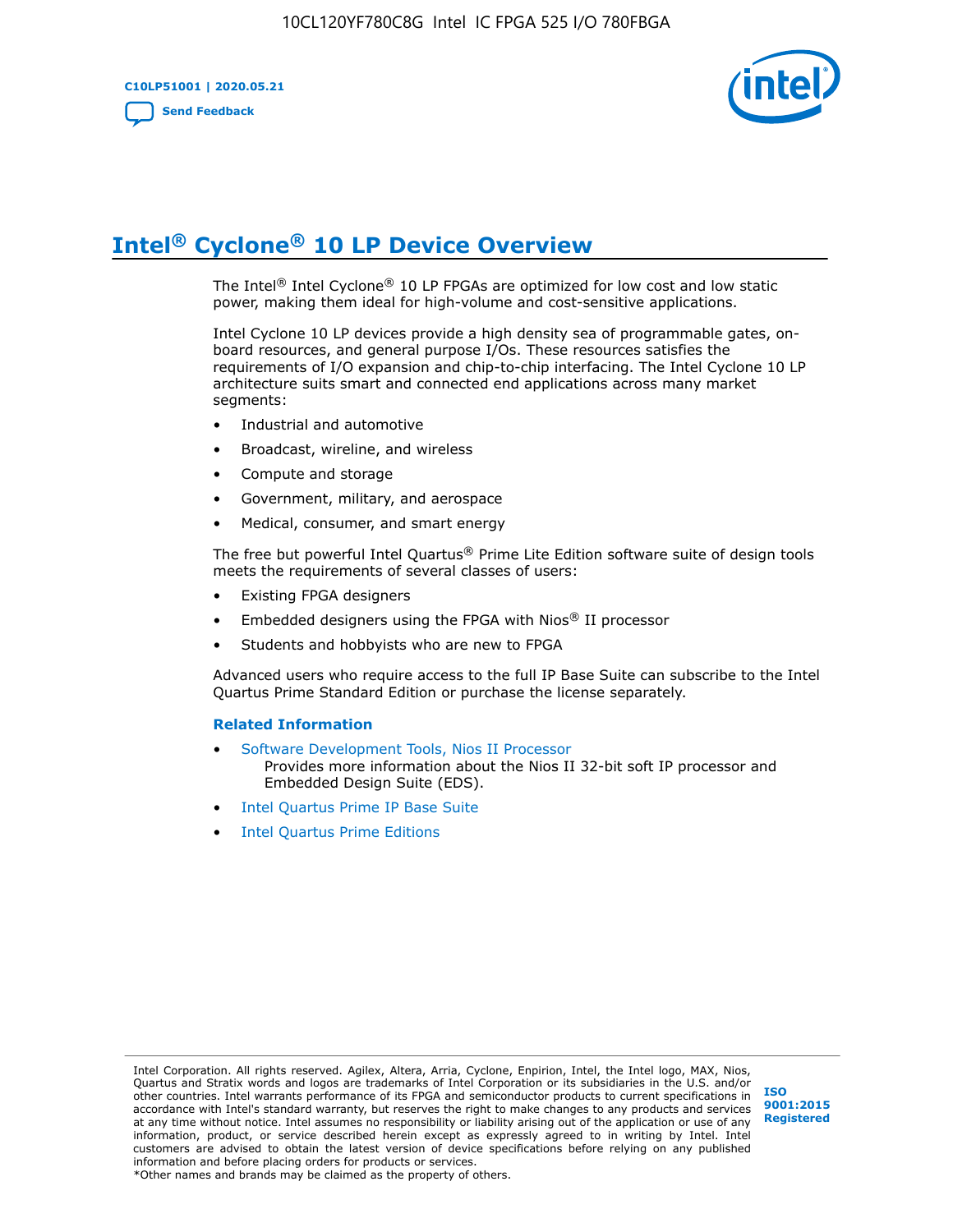

## **Summary of Intel Cyclone 10 LP Features**

## **Table 1. Summary of Features for Intel Cyclone 10 LP Devices**

| <b>Feature</b>                  | <b>Description</b>                                                                                                                                                                                                                                        |
|---------------------------------|-----------------------------------------------------------------------------------------------------------------------------------------------------------------------------------------------------------------------------------------------------------|
| Technology                      | Low-cost, low-power FPGA fabric<br>٠<br>1.0 V and 1.2 V core voltage options<br>Available in commercial, industrial, and automotive temperature grades                                                                                                    |
| Packaging                       | Several package types and footprints:<br>٠<br>- FineLine BGA (FBGA)<br>- Enhanced Thin Quad Flat Pack (EQFP)<br>- Ultra FineLine BGA (UBGA)<br>- Micro FineLine BGA (MBGA)<br>Multiple device densities with pin migration capability<br>RoHS6 compliance |
| Core architecture               | Logic elements (LEs)-four-input look-up table (LUT) and register<br>٠<br>Abundant routing/metal interconnect between all LEs<br>$\bullet$                                                                                                                 |
| Internal memory<br>blocks       | M9K-9-kilobits (Kb) of embedded SRAM memory blocks, cascadable<br>$\bullet$<br>Configurable as RAM (single-port, simple dual port, or true dual port), FIFO buffers, or ROM<br>$\bullet$                                                                  |
| Embedded multiplier<br>blocks   | One $18 \times 18$ or two 9 $\times$ 9 multiplier modes, cascadable<br>$\bullet$<br>Complete suite of DSP IPs for algorithmic acceleration<br>$\bullet$                                                                                                   |
| Clock networks                  | Global clocks that drive throughout entire device, feeding all device quadrants<br>٠<br>Up to 15 dedicated clock pins that can drive up to 20 global clocks                                                                                               |
| Phase-locked loops<br>(PLLs)    | Up to four general purpose PLLs<br>٠<br>Provides robust clock management and synthesis<br>$\bullet$                                                                                                                                                       |
| General-purpose I/Os<br>(GPIOs) | Multiple I/O standards support<br>$\bullet$<br>Programmable I/O features<br>$\bullet$<br>True LVDS and emulated LVDS transmitters and receivers<br>٠<br>On-chip termination (OCT)                                                                         |
| SEU mitigation                  | SEU detection during configuration and operation                                                                                                                                                                                                          |
| Configuration                   | Active serial (AS), passive serial (PS), fast passive parallel (FPP)<br>$\bullet$<br>JTAG configuration scheme<br>٠<br>Configuration data decompression<br>Remote system upgrade<br>٠                                                                     |

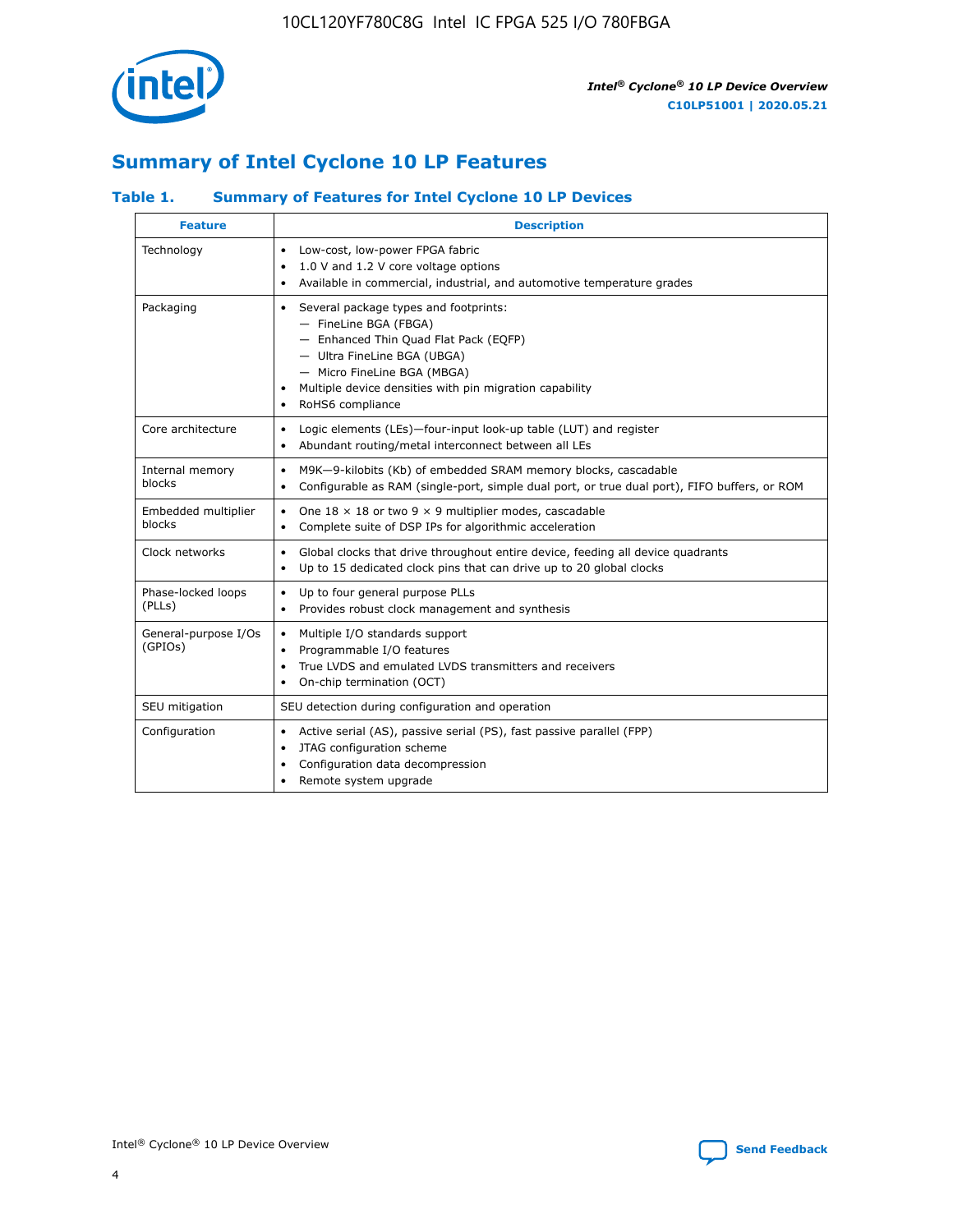*Intel® Cyclone® 10 LP Device Overview* **C10LP51001 | 2020.05.21**



## **Intel Cyclone 10 LP Available Options**

#### **Figure 1. Sample Ordering Code and Available Options for Intel Cyclone 10 LP Devices —Preliminary**



#### **Related Information**

#### [Extended Temperature Device Support](https://www.intel.com/content/www/us/en/products/programmable/temperature.html)

Lists the ordering part number of devices that support the extended industrial operating temperature, the devices' operational speed grade, and Intel Quartus Prime option to set for performing timing analysis at the extended junction temperature range.

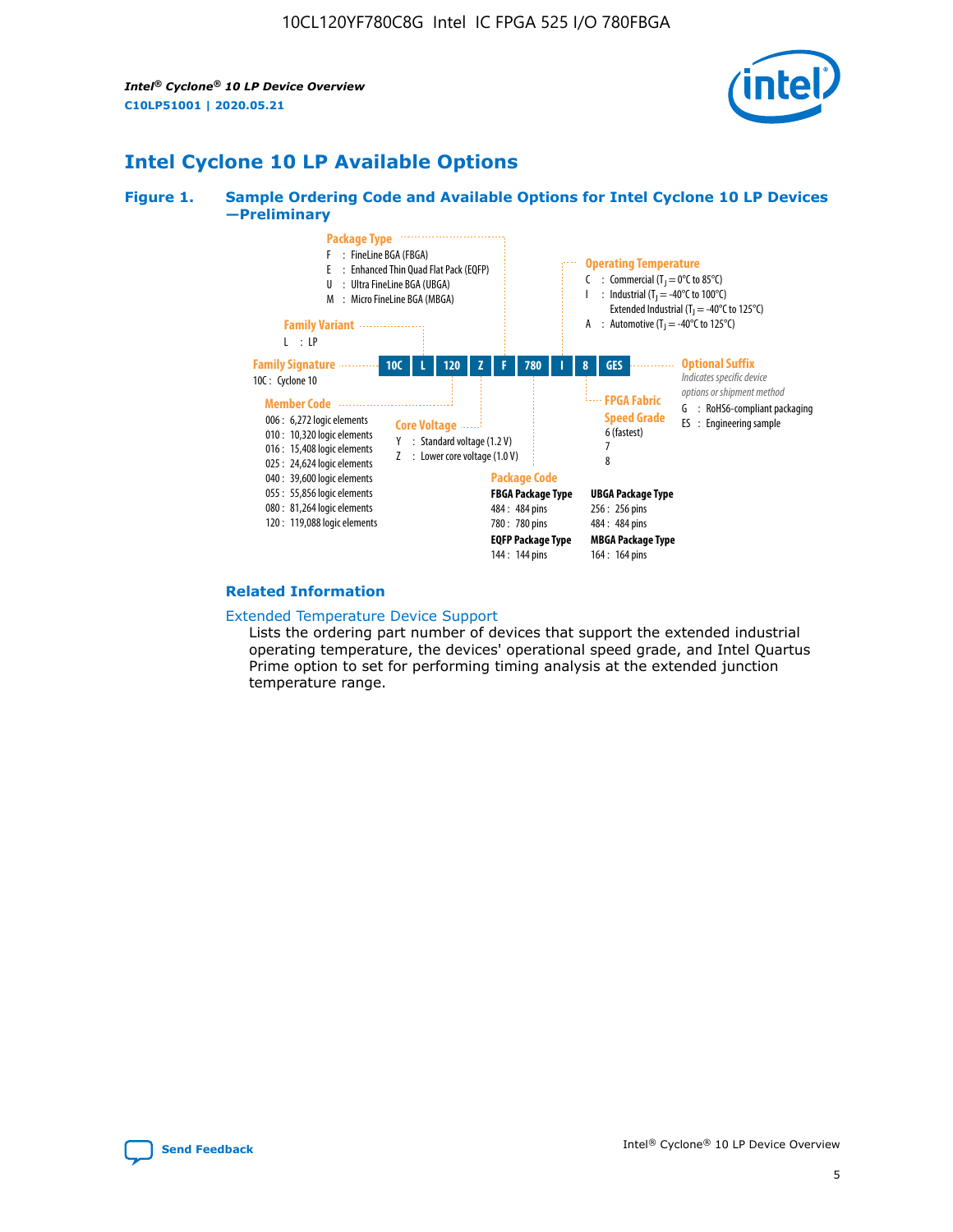

## **Intel Cyclone 10 LP Maximum Resources**

### **Table 2. Maximum Resource Counts for Intel Cyclone 10 LP Devices**

|                           | <b>Resource</b>  | <b>Device</b>  |                |                |                |                |                |                |                |
|---------------------------|------------------|----------------|----------------|----------------|----------------|----------------|----------------|----------------|----------------|
|                           |                  | <b>10CL006</b> | <b>10CL010</b> | <b>10CL016</b> | <b>10CL025</b> | <b>10CL040</b> | <b>10CL055</b> | <b>10CL080</b> | <b>10CL120</b> |
| Logic Elements (LE)       |                  | 6,272          | 10,320         | 15,408         | 24,624         | 39,600         | 55,856         | 81,264         | 119,088        |
| M9K                       | <b>Block</b>     | 30             | 46             | 56             | 66             | 126            | 260            | 305            | 432            |
| Memory                    | Capacity<br>(Kb) | 270            | 414            | 504            | 594            | 1,134          | 2,340          | 2,745          | 3,888          |
| $18 \times 18$ Multiplier |                  | 15             | 23             | 56             | 66             | 126            | 156            | 244            | 288            |
| <b>PLL</b>                |                  | 2              | $\overline{2}$ | $\overline{4}$ | 4              | $\overline{4}$ | 4              | $\overline{4}$ | $\overline{4}$ |
| Clock                     |                  | 20             | 20             | 20             | 20             | 20             | 20             | 20             | 20             |
| Maximum I/O               |                  | 176            | 176            | 340            | 150            | 325            | 321            | 423            | 525            |
| Maximum LVDS              |                  | 65             | 65             | 137            | 52             | 124            | 132            | 178            | 230            |

## **Intel Cyclone 10 LP Package Plan**

#### **Table 3. Package Plan for Intel Cyclone 10 LP Devices**

The GPIO counts do not include the DCLK pins. The LVDS counts include DIFFIO and DIFFCLK pairs only-LVDS I/Os with both p and n pins. Refer to the related information.

| <b>Device</b> |                                                   | <b>Package</b> |                           |             |                             |             |                      |                     |                           |                   |                             |                   |             |
|---------------|---------------------------------------------------|----------------|---------------------------|-------------|-----------------------------|-------------|----------------------|---------------------|---------------------------|-------------------|-----------------------------|-------------------|-------------|
|               | M164<br><b>Type</b><br>164-pin MBGA               |                | 256-pin UBGA              | <b>U256</b> | <b>U484</b><br>484-pin UBGA |             | E144<br>144-pin EQFP |                     | <b>F484</b>               | 484-pin FBGA      | <b>F780</b><br>780-pin FBGA |                   |             |
|               | <b>Size</b><br>$8 \text{ mm} \times 8 \text{ mm}$ |                | $14$ mm $\times$ 14<br>mm |             | $19$ mm $\times$ 19<br>mm   |             | mm                   | $22$ mm $\times$ 22 | $23$ mm $\times$ 23<br>mm |                   | $29$ mm $\times$ 29<br>mm   |                   |             |
|               | <b>Ball</b><br><b>Pitch</b>                       | $0.5$ mm       |                           | $0.8$ mm    |                             | $0.8$ mm    |                      | $0.5$ mm            |                           | 1.0 <sub>mm</sub> |                             | 1.0 <sub>mm</sub> |             |
|               | I/O<br><b>Type</b>                                | <b>GPIO</b>    | <b>LVDS</b>               | <b>GPIO</b> | <b>LVDS</b>                 | <b>GPIO</b> | <b>LVDS</b>          | <b>GPIO</b>         | <b>LVDS</b>               | <b>GPIO</b>       | <b>LVDS</b>                 | <b>GPIO</b>       | <b>LVDS</b> |
| 10CL006       |                                                   |                |                           | 176         | 65                          |             |                      | 88                  | 22                        |                   |                             |                   |             |
| 10CL010       |                                                   | 101            | 26                        | 176         | 65                          |             |                      | 88                  | 22                        |                   |                             |                   |             |
| 10CL016       |                                                   | 87             | 22                        | 162         | 53                          | 340         | 137                  | 78                  | 19                        | 340               | 137                         |                   |             |
| 10CL025       |                                                   | —              | —                         | 150         | 52                          | —           |                      | 76                  | 18                        | -                 | —                           |                   |             |
| 10CL040       |                                                   |                |                           |             |                             | 325         | 124                  |                     |                           | 325               | 124                         |                   |             |
| 10CL055       |                                                   |                |                           |             |                             | 321         | 132                  |                     |                           | 321               | 132                         |                   |             |
| 10CL080       |                                                   |                |                           |             |                             | 289         | 110                  |                     |                           | 289               | 110                         | 423               | 178         |
| 10CL120       |                                                   |                |                           |             |                             |             |                      |                     |                           | 277               | 103                         | 525               | 230         |

### **Related Information**

- [Why does the Intel Quartus Prime software device pin-out show a different](https://www.intel.com/content/altera-www/global/en_us/index/support/support-resources/knowledge-base/component/2020/why-does-intel--quartus--device-pinout-pin-count-shows-a-differe0.html) [number of pins compared to the Intel Cyclone 10 LP Device Overview?](https://www.intel.com/content/altera-www/global/en_us/index/support/support-resources/knowledge-base/component/2020/why-does-intel--quartus--device-pinout-pin-count-shows-a-differe0.html)
- [How is the LVDS pair count that is published in the Intel Cyclone 10 LP Device](https://www.intel.com/content/altera-www/global/en_us/index/support/support-resources/knowledge-base/component/2020/how-is-the-lvds-pair-count-in-intel--cyclone--10-device-overview.html) [Overview calculated?](https://www.intel.com/content/altera-www/global/en_us/index/support/support-resources/knowledge-base/component/2020/how-is-the-lvds-pair-count-in-intel--cyclone--10-device-overview.html)



Intel<sup>®</sup> Cyclone<sup>®</sup> 10 LP Device Overview **[Send Feedback](mailto:FPGAtechdocfeedback@intel.com?subject=Feedback%20on%20Intel%20Cyclone%2010%20LP%20Device%20Overview%20(C10LP51001%202020.05.21)&body=We%20appreciate%20your%20feedback.%20In%20your%20comments,%20also%20specify%20the%20page%20number%20or%20paragraph.%20Thank%20you.)** Send Feedback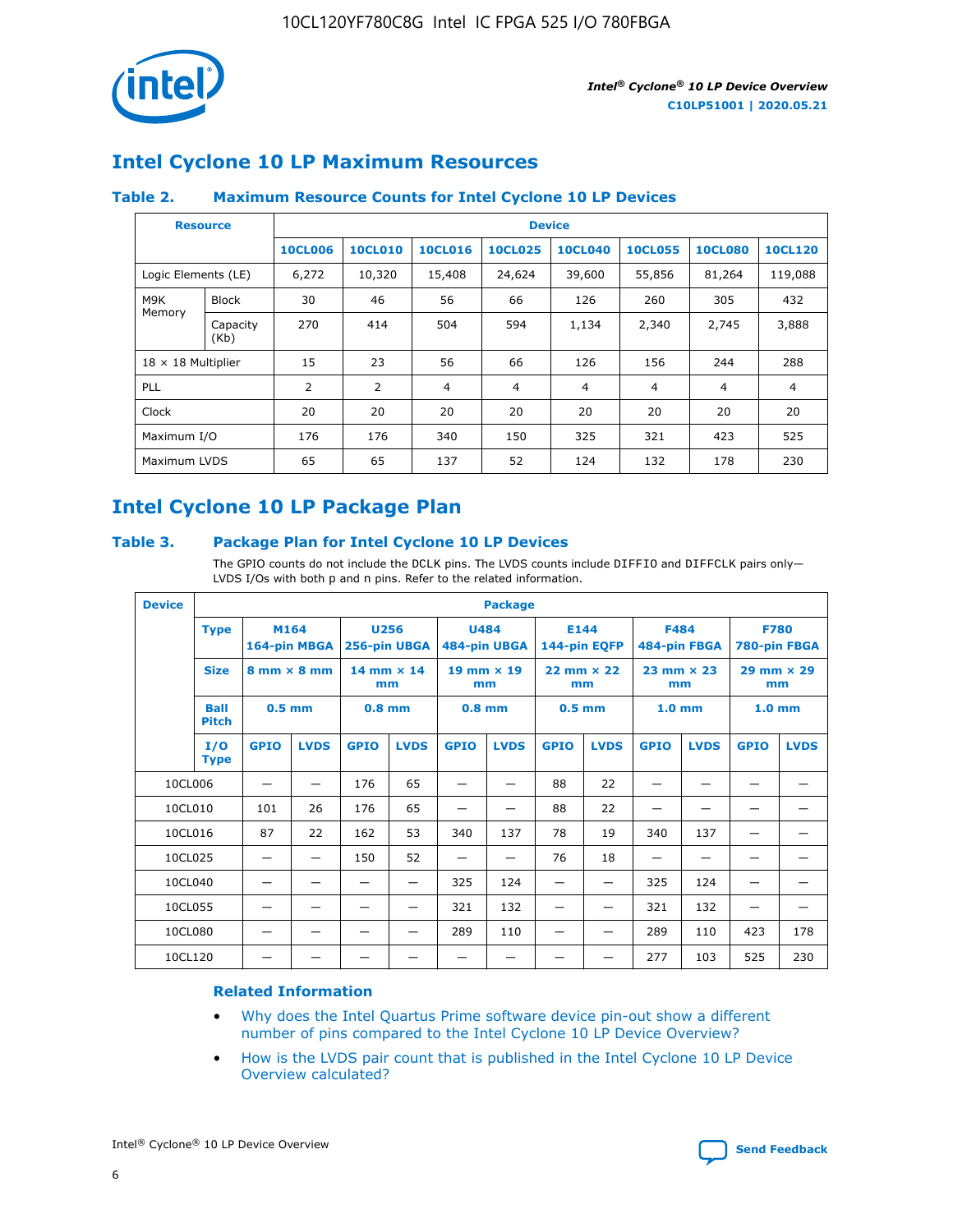*Intel® Cyclone® 10 LP Device Overview* **C10LP51001 | 2020.05.21**



## **Intel Cyclone 10 LP I/O Vertical Migration**

#### **Figure 2. Migration Capability Across Intel Cyclone 10 LP Devices**

- The arrows indicate the migration paths. The devices included in each vertical migration path are shaded. Devices with lesser I/O resources in the same path have lighter shades.
- To achieve full I/O migration across devices in the same migration path, restrict I/O usage to match the device with the lowest I/O count.



*Note:* To verify the pin migration compatibility, use the Pin Migration View window in the Intel Quartus Prime software Pin Planner.

## **Logic Elements and Logic Array Blocks**

The LAB consists of 16 logic elements (LE) and a LAB-wide control block. An LE is the smallest unit of logic in the Intel Cyclone 10 LP device architecture. Each LE has four inputs, a four-input look-up table (LUT), a register, and output logic. The four-input LUT is a function generator that can implement any function with four variables.

#### **Figure 3. Intel Cyclone 10 LP Device Family LEs**



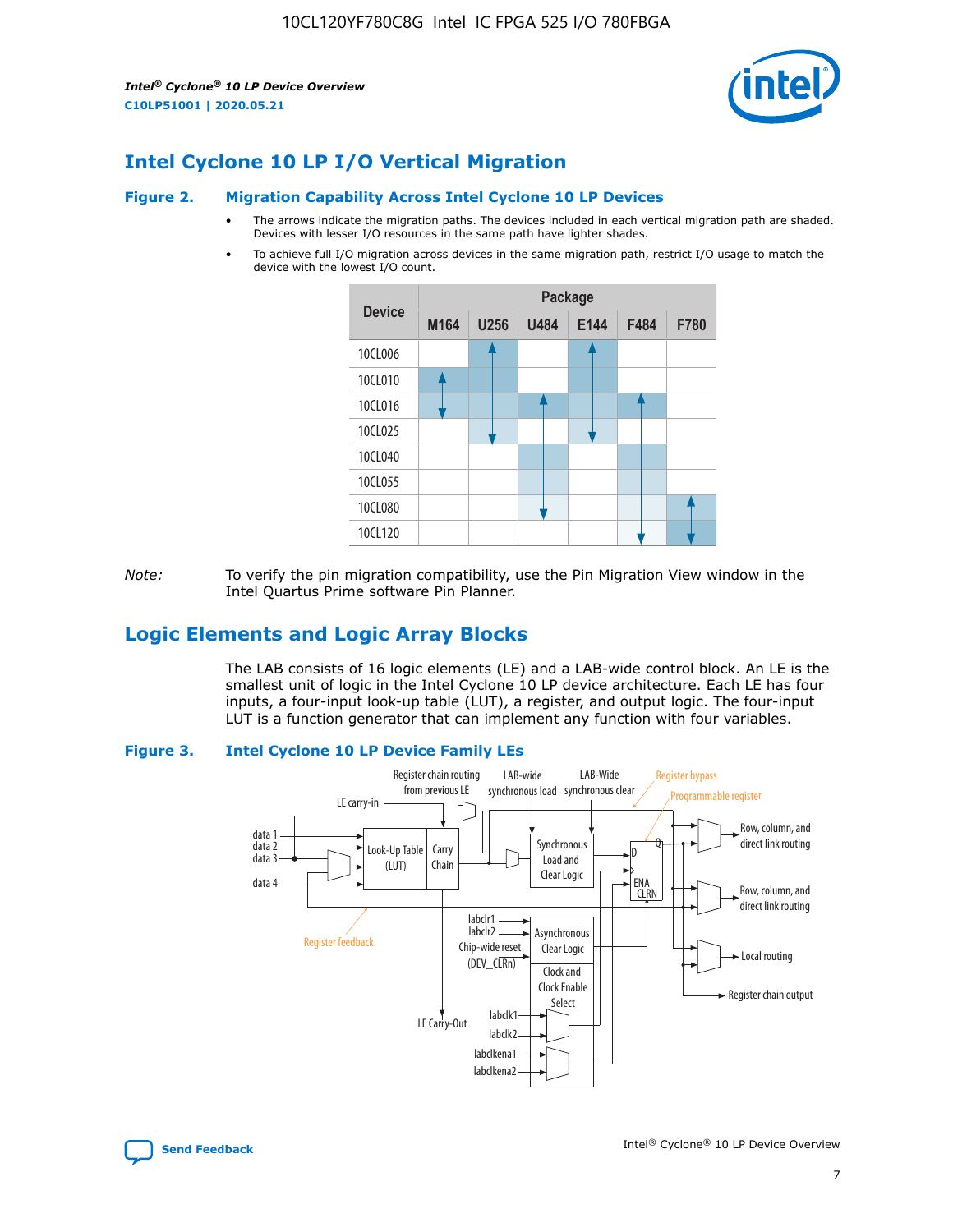

## **Embedded Multipliers**

Each embedded multiplier block in Intel Cyclone 10 LP devices supports one individual  $18 \times 18$ -bit multiplier or two individual 9  $\times$  9-bit multipliers. You can cascade the multiplier blocks to form wider or deeper logic structures.

You can control the operation of the embedded multiplier blocks using the following options:

- Parameterize the relevant IP cores with the Intel Quartus Prime parameter editor
- Infer the multipliers directly with VHDL or Verilog HDL

Intel and partners offer popular DSP IPs for Intel Cyclone 10 LP devices, including:

- Finite impulse response (FIR)
- Fast Fourier transform (FFT)
- Numerically controlled oscillator (NCO) functions

For a streamlined DSP design flow, the DSP Builder tool integrates the Intel Quartus Prime software with MathWorks Simulink and MATLAB design environments.

## **Embedded Memory Blocks**

The embedded memory structure consists of M9K memory blocks columns. Each M9K memory block of a Intel Cyclone 10 LP device provides 9 Kb of on-chip memory. You can cascade the memory blocks to form wider or deeper logic structures.

You can configure the M9K memory blocks as RAM, FIFO buffers, or ROM.

#### **Table 4. M9K Operation Modes and Port Widths**

| <b>Operation Modes</b> | <b>Port Widths</b>                           |
|------------------------|----------------------------------------------|
| Single port            | $x1, x2, x4, x8, x9, x16, x18, x32, and x36$ |
| Simple dual port       | $x1, x2, x4, x8, x9, x16, x18, x32, and x36$ |
| True dual port         | x1, x2, x4, x8, x9, x16, and x18             |

## **Clocking and PLL**

Intel Cyclone 10 LP devices feature global clock (GCLK) networks, dedicated clock pins, and general purpose PLLs.

- Up to 20 GCLK networks that drive throughout the device
- Up to 15 dedicated clock pins
- Up to four general purpose PLLs with five outputs per PLL

The PLLs provide robust clock management and synthesis for the Intel Cyclone 10 LP device. You can dynamically reconfigure the PLLs in user mode to change the clock phase or frequency.

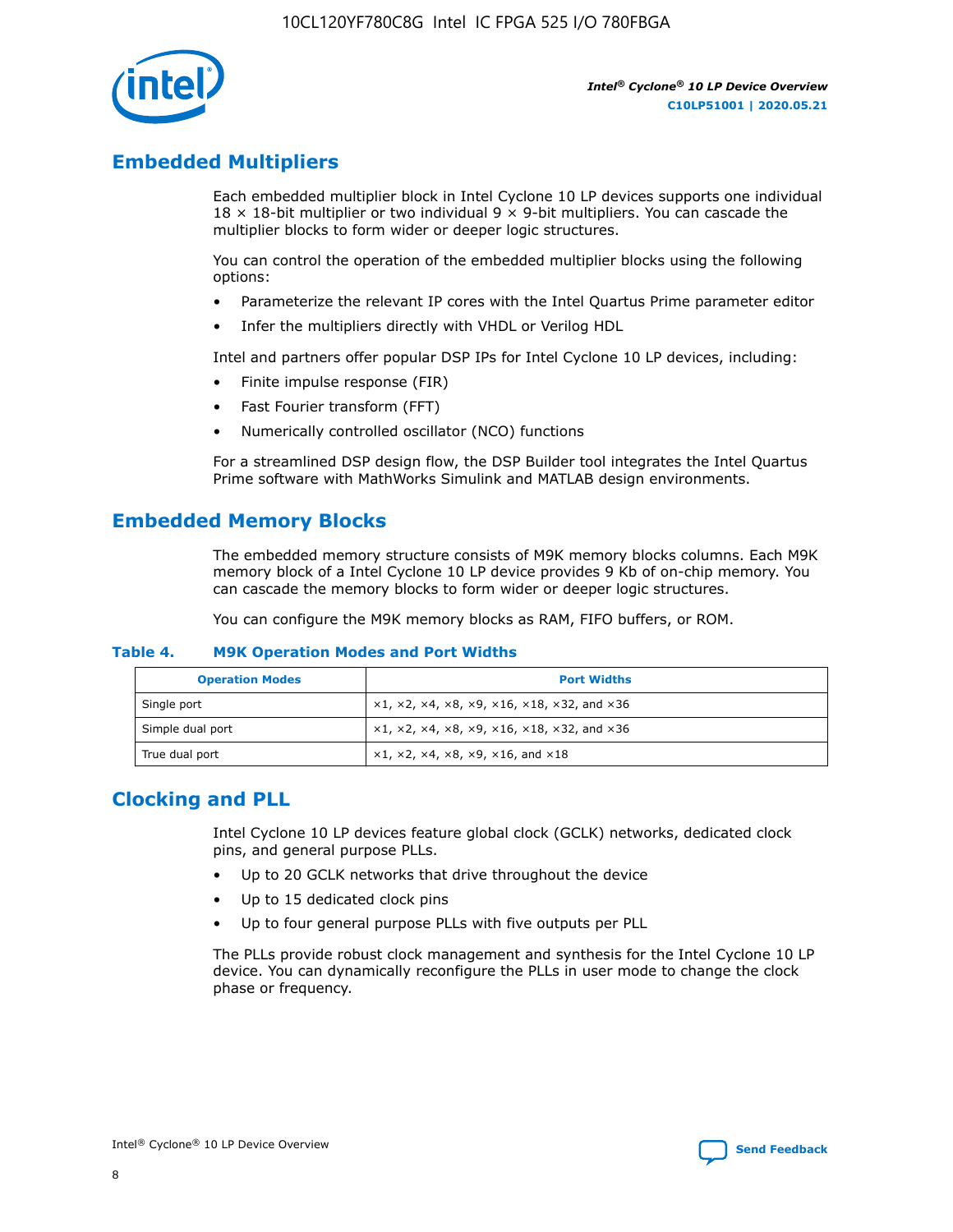10CL120YF780C8G Intel IC FPGA 525 I/O 780FBGA

*Intel® Cyclone® 10 LP Device Overview* **C10LP51001 | 2020.05.21**



## **FPGA General Purpose I/O**

Intel Cyclone 10 LP devices offer highly configurable GPIOs with these features:

- Support for over 20 popular single-ended and differential I/O standards.
- Programmable bus hold, pull-up resistors, delay, and drive strength.
- Programmable slew rate control to optimize signal integrity.
- Calibrated on-chip series termination ( $R<sub>S</sub>$  OCT) or driver impedance matching ( $R<sub>S</sub>$ ) for single-endd I/O standards.
- True and emulated LVDS buffers with LVDS SERDES implemented using logic elements in the device core.
- Hot socketing support.

## **Configuration**

Intel Cyclone 10 LP devices use SRAM cells to store configuration data. Configuration data is downloaded to the Intel Cyclone 10 LP device each time the device powers up.

You can use EPCS or EPCQ (AS x1) flash configuration devices to store configuration data and configure the Intel Cyclone 10 LP FPGAs.

- Intel Cyclone 10 LP devices support 1.5 V, 1.8 V, 2.5 V, 3.0 V, and 3.3 V programming voltages and several configuration schemes.
- The single-event upset (SEU) mitigation feature detects cyclic redundancy check (CRC) errors automatically during configuration and optionally during user  $mode<sup>(1)</sup>$ .

#### **Table 5. Configuration Schemes and Features Supported by Intel Cyclone 10 LP Devices**

| <b>Configuration Scheme</b> | <b>Configuration Method</b>     | <b>Decompression</b> | <b>Remote System</b><br><b>Upgrade</b> |  |
|-----------------------------|---------------------------------|----------------------|----------------------------------------|--|
| Active serial (AS)          | Serial configuration device     | Yes                  | Yes                                    |  |
| Passive serial (PS)         | External host with flash memory | Yes                  | Yes                                    |  |
|                             | Download cable                  | Yes                  |                                        |  |
| Fast passive parallel (FPP) | External host with flash memory |                      | Yes                                    |  |
| JTAG                        | External host with flash memory |                      |                                        |  |
|                             | Download cable                  |                      |                                        |  |

#### **Related Information**

[Configuration Devices](https://www.altera.com/products/configuration-devices/overview.html)

Provides more information about the EPCS and EPCQ configuration devices.

 $(1)$  User mode error detection is not supported on 1.0 V core voltage Intel Cyclone 10 LP device variants.

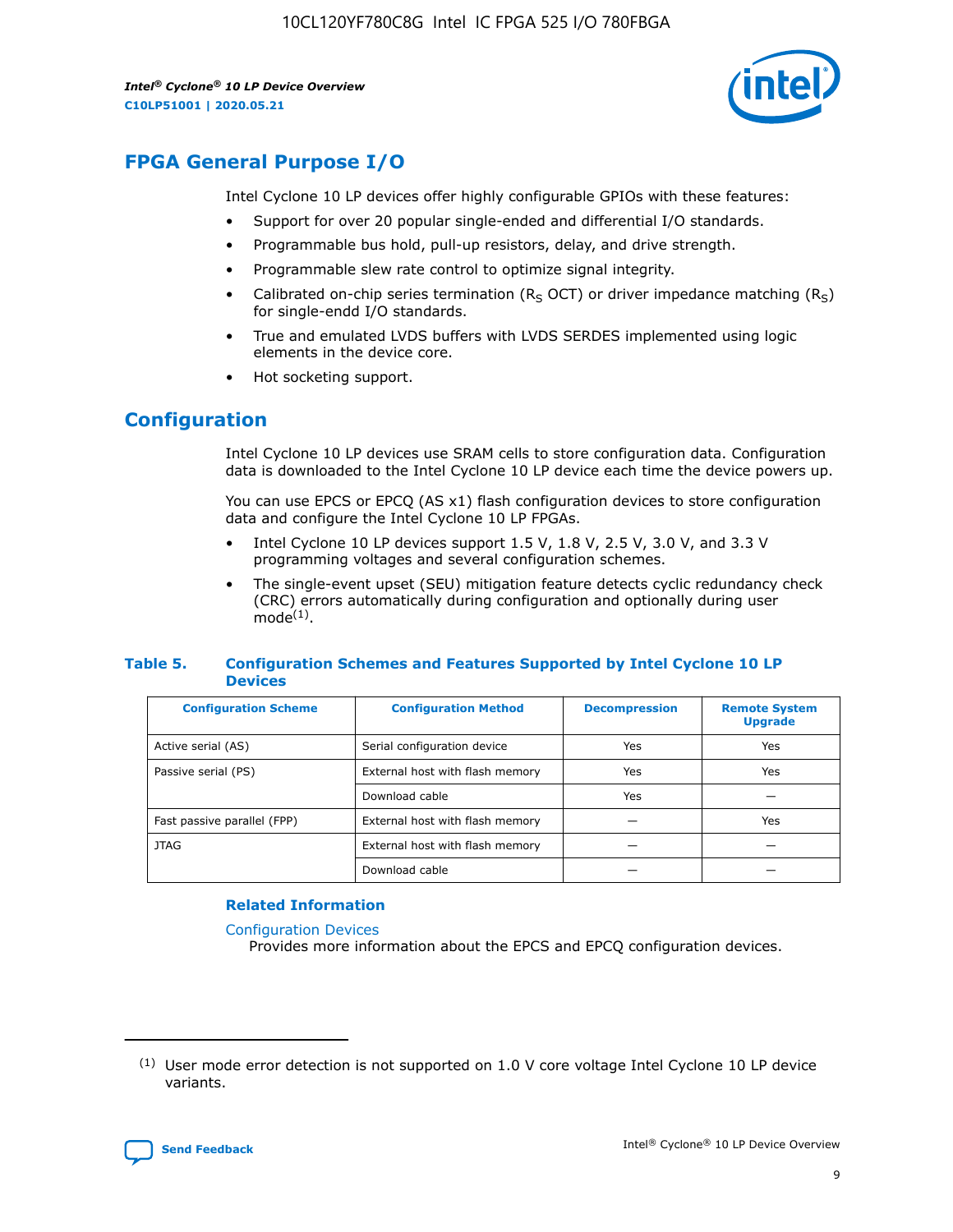10CL120YF780C8G Intel IC FPGA 525 I/O 780FBGA



*Intel® Cyclone® 10 LP Device Overview* **C10LP51001 | 2020.05.21**

## **Power Management**

Intel Cyclone 10 LP devices are built on optimized low-power process:

- Available in two core voltage options: 1.2 V and 1.0 V
- Hot socketing compliant without needing external components or special design requirements

To accelerate your design schedule, combine Intel Intel Cyclone 10 LP FPGAs with Intel Enpirion® Power Solutions. Intel's ultra-compact and efficient Intel Enpirion PowerSoCs are ideal for meeting Intel Cyclone 10 LP power requirements. Intel Enpirion PowerSoCs integrate most of the required components to provide you fullyvalidated and straightforward solutions with up to 96% efficiency. These advantages reduce your power supply design time and allow you to focus on your IP and FPGA designs.

#### **Related Information**

#### [Enpirion Power Solutions](https://www.altera.com/products/power/devices.html)

Provides more information about Enpirion PowerSoC devices.

## **Document Revision History for Intel Cyclone 10 LP Device Overview**

| <b>Document</b><br><b>Version</b> | <b>Changes</b>                                                                                                                                                                                                                                                        |
|-----------------------------------|-----------------------------------------------------------------------------------------------------------------------------------------------------------------------------------------------------------------------------------------------------------------------|
| 2020.05.21                        | At the package plan table, added description and related information links that explain how the GPIO<br>and LVDS pins are counted.                                                                                                                                    |
| 2019.12.30                        | Added related information link to the <i>Extended Temperature Device Support</i> page that provides a list of<br>devices that support the extended temperature range, their operational speed grade, and related Intel<br>Quartus Prime settings for timing analysis. |

| <b>Date</b> | <b>Version</b> | <b>Changes</b>   |
|-------------|----------------|------------------|
| May 2017    | 2017.05.08     | Initial release. |